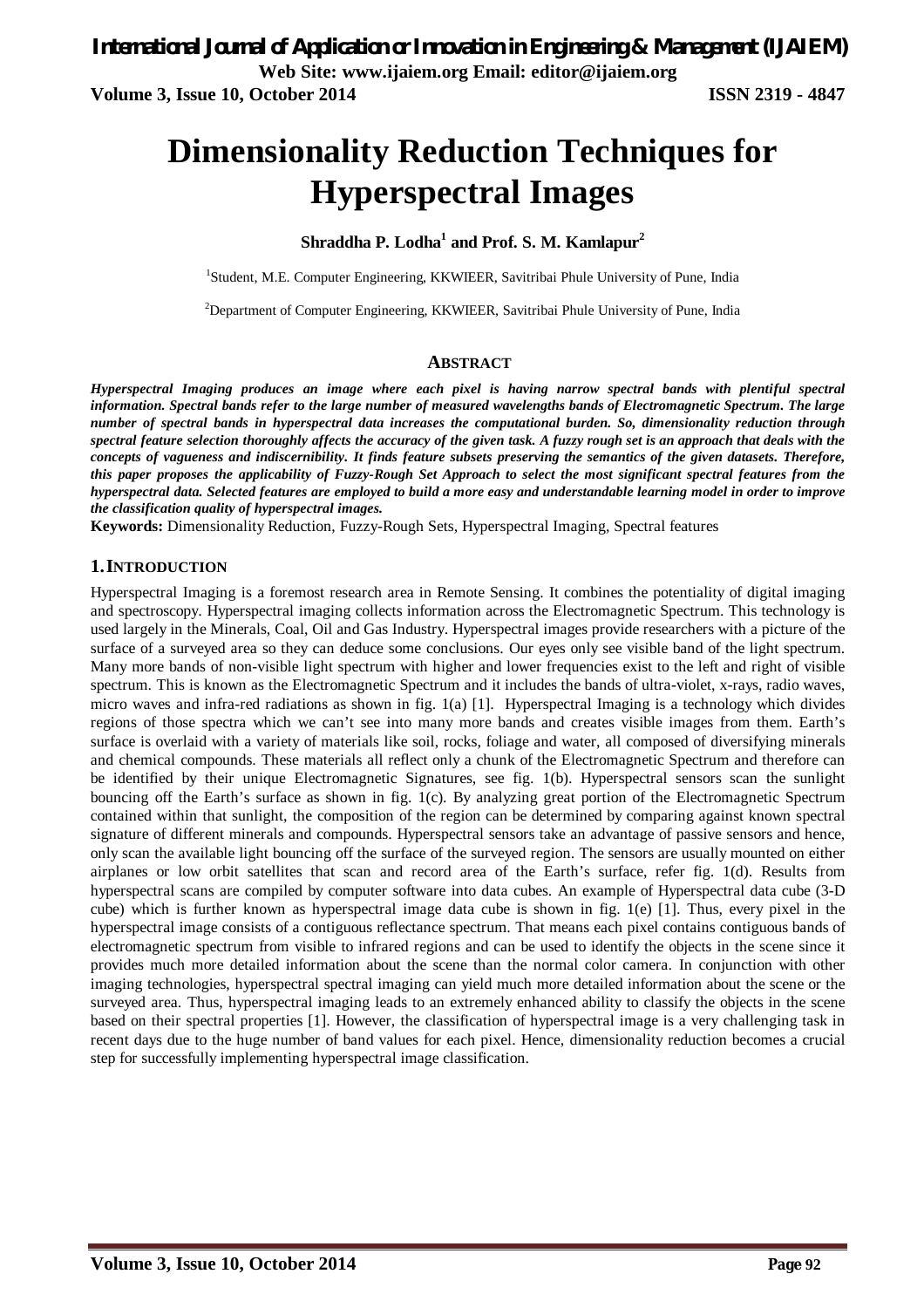## *International Journal of Application or Innovation in Engineering & Management (IJAIEM)*

**Web Site: www.ijaiem.org Email: editor@ijaiem.org Volume 3, Issue 10, October 2014 ISSN 2319 - 4847**



**Figure 1** The concept of hyperspectral imaging technology which consists of (a) the electromagnetic spectrum, (b) reflectance of a chunk of the electromagnetic spectrum from the materials on the Earth's surface, (c) hyperspectral sensors which scan the sunlight bouncing off the Earth's surface, (d) sensors mounted on airplanes or low orbit satellites and (e) hyperspectral image cube.

#### **2.DIMENSIONALITY REDUCTION IN HYPERSPECTRAL IMAGES**

Hyperspectral image has very strong spectral correlation that means there is often a significant amount of redundant and misleading information present in the image and such information needs to be removed before any further processing can be carried out [2],[3],[4], and [6].For this reason, it is often useful to reduce the data dimensionality. Dimensionality reduction techniques can be a transformation-based or a selection-based [5]. The key distinction between these two is whether a dimensionality reduction technique transforms or preserves the meaning of the original dataset in the process of reduction. The choice of dimensionality reduction technique is often guided by the particular problem at hand.

#### **2.1 Transformation-based reduction**

Transformation-based reduction approach is a semantics destroying dimensionality reduction technique (referred to as feature extraction) which in the process irreversibly transforms the original dataset features [5]. These methods are commonly employed in the situations where the semantics of the original datasets are not needed by further process. Many approaches such as principal component analysis [7], minimum noise fraction transform [10], discriminant analysis [11], [15], non-parametric weighted feature extraction [16], [17], wavelet transform [19], and spectral mixture analysis [18] have been used for feature extraction in hyperspectral images in order to reduce data redundancy or to extract specific information. This section briefly discusses several such popular techniques that have been used for hyperspectral images. Following Table 1 give a summary about popular feature extraction methods used for hyperspectral images.

| <b>Table 1:</b> A summary of feature extraction methods for hyperspectral images |                                                                                                                                                                                                                                                                                                                                                                                                                        |
|----------------------------------------------------------------------------------|------------------------------------------------------------------------------------------------------------------------------------------------------------------------------------------------------------------------------------------------------------------------------------------------------------------------------------------------------------------------------------------------------------------------|
| <b>Feature Extraction Methods</b>                                                | <b>Characteristics</b>                                                                                                                                                                                                                                                                                                                                                                                                 |
|                                                                                  |                                                                                                                                                                                                                                                                                                                                                                                                                        |
| Principal Component Analysis (PCA)                                               | In hyperspectral imaging, PCA is based on the fact that neighboring<br>bands are highly correlated which often convey almost the same info<br>about the object. Hence, the analysis is used to transfer higher<br>dimensional hyperspectral data to lower dimensional hyperspectral<br>data removing the correlation among the bands. It employs statistic<br>properties of hyperspectral image [7].<br><b>Merits:</b> |
|                                                                                  | • Most of the information may exclusively be contained in the<br>first few PCA bands                                                                                                                                                                                                                                                                                                                                   |
|                                                                                  | • As number of PCA bands increases, the information content of<br>the PCA bands reduces                                                                                                                                                                                                                                                                                                                                |
|                                                                                  | • Remaining bands contain noisy information                                                                                                                                                                                                                                                                                                                                                                            |
|                                                                                  | <b>Demerits:</b>                                                                                                                                                                                                                                                                                                                                                                                                       |
|                                                                                  | Only the subsets of the original bands are used for the analysis                                                                                                                                                                                                                                                                                                                                                       |

**Table 1:** A summary of feature extraction methods for hyperspectral images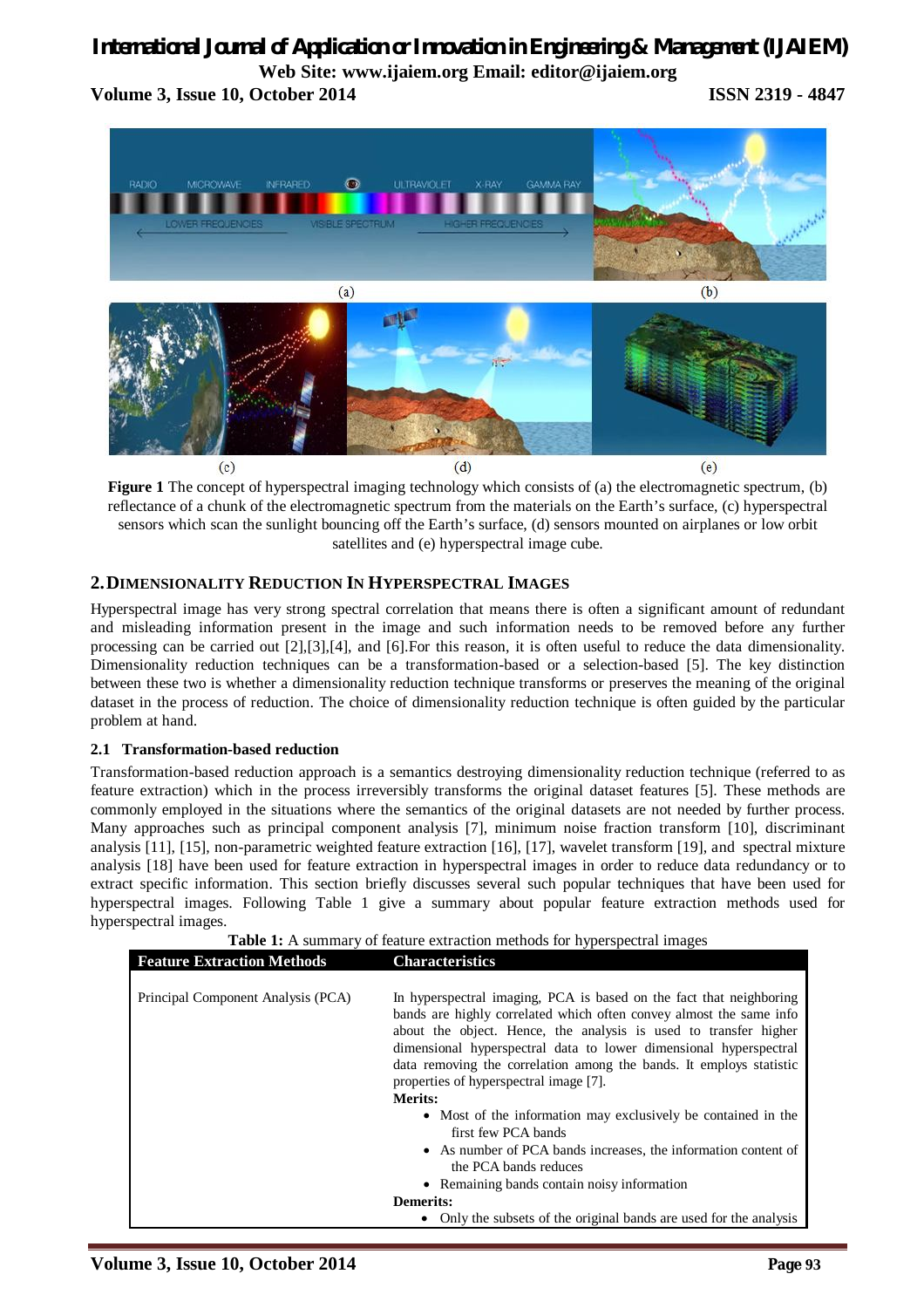#### **Volume 3, Issue 10, October 2014 ISSN 2319 - 4847**

|                                   | and PCA is performed on these subsets                                                                                                                                                                                                                                                                                                                                                                                                                                                                                                                                                                                                                                                                                                                                                                                                                                                |
|-----------------------------------|--------------------------------------------------------------------------------------------------------------------------------------------------------------------------------------------------------------------------------------------------------------------------------------------------------------------------------------------------------------------------------------------------------------------------------------------------------------------------------------------------------------------------------------------------------------------------------------------------------------------------------------------------------------------------------------------------------------------------------------------------------------------------------------------------------------------------------------------------------------------------------------|
|                                   | • PCA ca not eliminate anomalies that can be seen in one<br>arbitrary band                                                                                                                                                                                                                                                                                                                                                                                                                                                                                                                                                                                                                                                                                                                                                                                                           |
|                                   | · PCA transforms an image into a new coordinate system<br>without considering factors such as noise                                                                                                                                                                                                                                                                                                                                                                                                                                                                                                                                                                                                                                                                                                                                                                                  |
| Minimum Noise Fraction (MNF)      | MNF is a data transformation technique [10]. In hyperspectral image<br>processing, MNF is commonly used to align the data along axes of<br>decreasing signal to noise ratio (SNR). Since, hyperspectral images<br>tend to contain more noise, MNF is a technique to address the noise<br>present in the image. MNF maximizes the estimated SNR. Few noise<br>filters are used like Adaptive Filters (AF), etc.<br><b>Merits:</b>                                                                                                                                                                                                                                                                                                                                                                                                                                                     |
|                                   | • MNF of an image (i.e. higher order bands in hyperspectral<br>image) can be truncated incorporating low SNR that<br>eliminates much of the noise without losing much<br>information                                                                                                                                                                                                                                                                                                                                                                                                                                                                                                                                                                                                                                                                                                 |
|                                   | <b>Demerits:</b><br>• If truncation consists of too many bands, too much noise is left<br>in the image                                                                                                                                                                                                                                                                                                                                                                                                                                                                                                                                                                                                                                                                                                                                                                               |
|                                   | • If truncation consists of too few bands, useful signal may be<br>excluded from the resulting image                                                                                                                                                                                                                                                                                                                                                                                                                                                                                                                                                                                                                                                                                                                                                                                 |
| Discriminant Analysis             | Linear Discriminant Analysis (LDA): Fisher's linear discriminant<br>analysis is well suited when data is normally distributed. It is a<br>parametric feature extraction method. LDA is based on following three<br>scatter matrices: within-class, between class and mixture (or total)<br>scatter matrices which can be used to formulate criteria of class<br>separability. Transforms the data from a high dimensional space into<br>low dimensional subspace with maximized class separability. In<br>hyperspectral images, transformation is done using the ratio of number<br>of training samples and spectral features [10], [15].<br><b>Merits:</b>                                                                                                                                                                                                                          |
|                                   | • It is distribution-free                                                                                                                                                                                                                                                                                                                                                                                                                                                                                                                                                                                                                                                                                                                                                                                                                                                            |
|                                   | • Fast and easy to apply                                                                                                                                                                                                                                                                                                                                                                                                                                                                                                                                                                                                                                                                                                                                                                                                                                                             |
|                                   | • Gives better within class scatter matrices<br><b>Demerits:</b>                                                                                                                                                                                                                                                                                                                                                                                                                                                                                                                                                                                                                                                                                                                                                                                                                     |
|                                   | • The rank of between-class scatter matrix is the number of<br>classes minus one. Therefore, the maximum number of<br>features that can be extracted remains the same which may<br>not be sufficient for achieving better accuracy in practical<br>application                                                                                                                                                                                                                                                                                                                                                                                                                                                                                                                                                                                                                       |
|                                   | Cannot perform well for non normally distributed data<br>Sensitive to outliers                                                                                                                                                                                                                                                                                                                                                                                                                                                                                                                                                                                                                                                                                                                                                                                                       |
|                                   | In hyperspectral image processing, the ratio of the number of<br>training samples and features is small due to the fact that<br>labeling is expensive and that the feature space has high<br>dimensionality. Hence, it suffers from the singularity<br>problem since within class covariance is singular                                                                                                                                                                                                                                                                                                                                                                                                                                                                                                                                                                             |
| Non-parametric feature extraction | It is commonly used for high dimensional multiclass pattern<br>recognition problem. Based on non-parametric extension of scatter<br>matrices. To overcome the limitations of LDA non-parametric feature<br>extraction algorithms are developed like nonparametric discriminant<br>analysis (NDA) based on nonparametric between class scatter matrix,<br>nonparametric weighted feature extraction (NWFE) with fully<br>within-class and between-class scatter matrices,<br>nonparametric<br>nonparametric<br>weighted<br>feature<br>extraction<br>(NWFE),<br>some<br>regularization<br>techniques<br>to solve<br>singularity problem,<br>and<br>nonparametric fuzzy feature extraction (NFFE) which introduces fuzzy<br>membership grades to design its within class and between-class scatter<br>matrices [16], [17].<br><b>Merits:</b><br>• Suitable for handling linear problems |
|                                   | employment of a suitable regularization<br>$\bullet$                                                                                                                                                                                                                                                                                                                                                                                                                                                                                                                                                                                                                                                                                                                                                                                                                                 |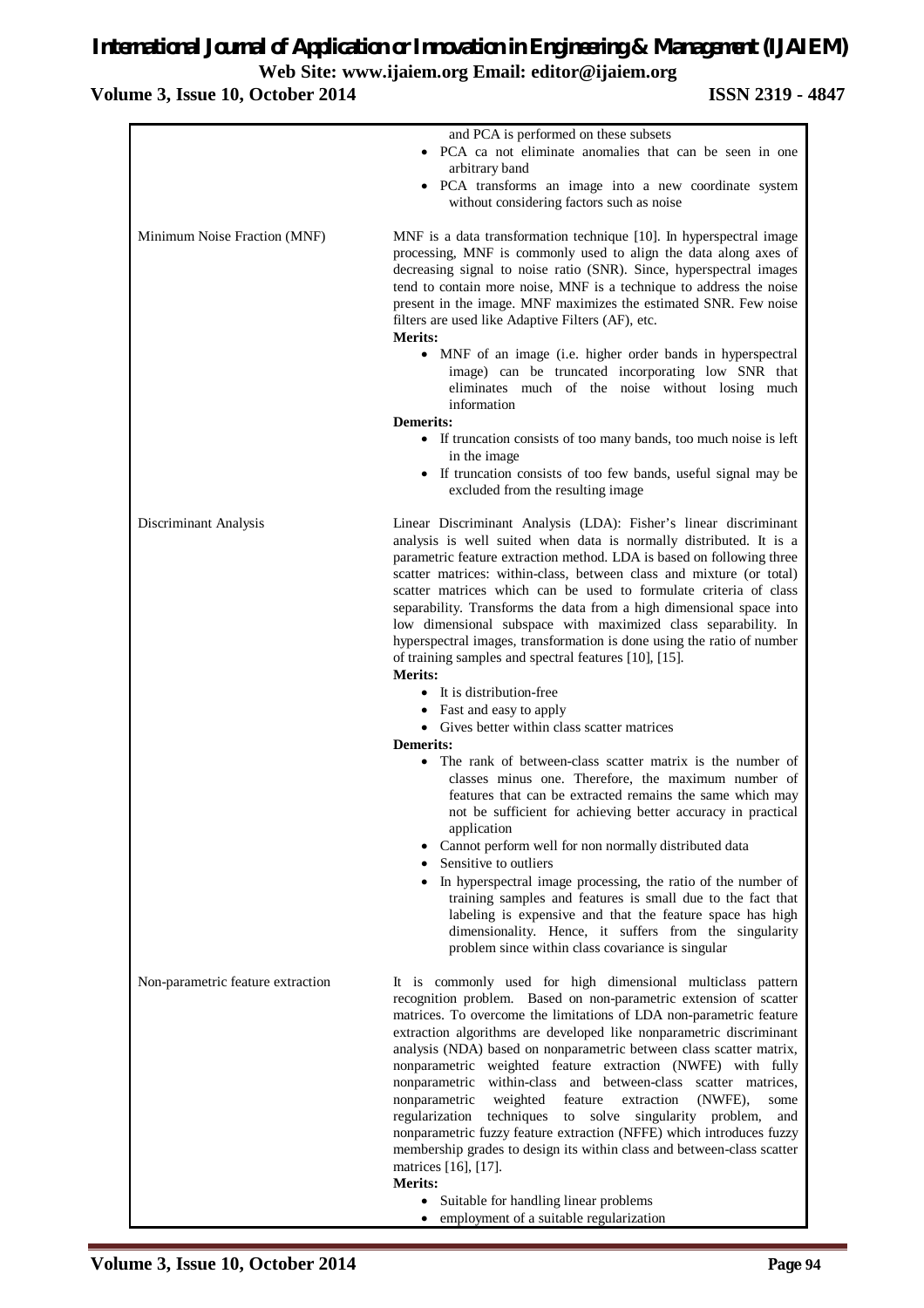**Volume 3, Issue 10, October 2014 ISSN 2319 - 4847**

|                                            | • Adjustment of the extracted features can be done<br><b>Demerits:</b><br>• NDA becomes hardy on unequal covariance or complexly<br>distributed data<br>• May not be suitable for non-linear problems. To extract the<br>non-linear features kernel version of the algorithms have<br>been used                                                                                                                                                                                                                                                                                                                                                                                                                                                                                                                                                                                                                                                                                                                                  |
|--------------------------------------------|----------------------------------------------------------------------------------------------------------------------------------------------------------------------------------------------------------------------------------------------------------------------------------------------------------------------------------------------------------------------------------------------------------------------------------------------------------------------------------------------------------------------------------------------------------------------------------------------------------------------------------------------------------------------------------------------------------------------------------------------------------------------------------------------------------------------------------------------------------------------------------------------------------------------------------------------------------------------------------------------------------------------------------|
| Linear Spectral Mixture Analysis<br>(LSMA) | Linear Spectral Mixture Analysis is widely used to address the mixed<br>pixel problem. In hyperspectral image analysis, LSMA is commonly<br>used for subpixel detection and mixed pixel classification. It is based<br>on the assumption that the image pixel is linearly mixed by materials<br>(referred to as targets). It determines the component parts of mixed<br>pixels and identifies the proportion of a pixel which belongs to a<br>particular class or feature based on the spectral characteristics of the<br>endmembers where endmembers are the 'pure' spectra corresponding<br>to each of the classes [19].<br><b>Demerits:</b><br>• Sensitive to target knowledge and noise<br>• Abundance fraction of targets present in an image are assumed<br>to be unknown that needs to be estimated<br>To address these issues some algorithms are modified and developed<br>like Independent component analysis (ICA) based linear spectral<br>random mixture analysis (LSRMA) assuming abundance fraction as<br>random. |
| <b>Wavelet-based Methods</b>               | Wavelet-based reduction for hyperspectral imagery is based on the fact<br>that the spectral data from original feature space is transformed to a<br>reduced feature space. The main principle of this method is to apply<br>Discrete Wavelet Transform (DWT) to hyperspectral data in spectral<br>domain and at each pixel location. Here, wavelet reduced data<br>represent a spectral distribution similar to the original distribution but<br>in compressed form [18].<br><b>Demerits:</b><br>• Lossy compression<br>• Removed high frequency signal may contain<br>useful<br>information for class separation and identification                                                                                                                                                                                                                                                                                                                                                                                             |

Thus, two major issues arise from such transformation-based dimensionality reduction techniques. One is the number of data dimensions required for dimensionality reduction to avoid significant loss of information. The other is that, since the data are transformed, some crucial and critical information may have been compromised and distorted. Hence, the transformation-based dimensionality reduction technique usually changes the physical meaning of the original data [4], [2].

#### **2.2 Selection-based reduction**

Selection-based reduction approach is a semantics preserving technique (referred to as feature selection or band selection in hyperspectral images) which attempt to retain the meaning of the original dataset. The main aim of selection-based dimensionality reduction technique is to find a minimal subset of the original data without losing their physical meaning [4], [2]. In hyperspectral images, to reduce the dimensionality of hyperspectral data, band selection technique is commonly used. Band selection in hyperspectral images refer to select a subset of original bands containing most useful information about the object, removing redundant, irrelevant or misleading spectral features from the hyperspectral data. According to the availability of class information, band selection is categorized into two types: unsupervised band selection method and supervised band selection method [6].

#### **2.2.1 Unsupervised band selection**

When class information is not known in advance, unsupervised band selection has to be adopted to find the most informative and distinctive bands. Unsupervised band selection methods can be categorized based on the following classification as shown in Table 2.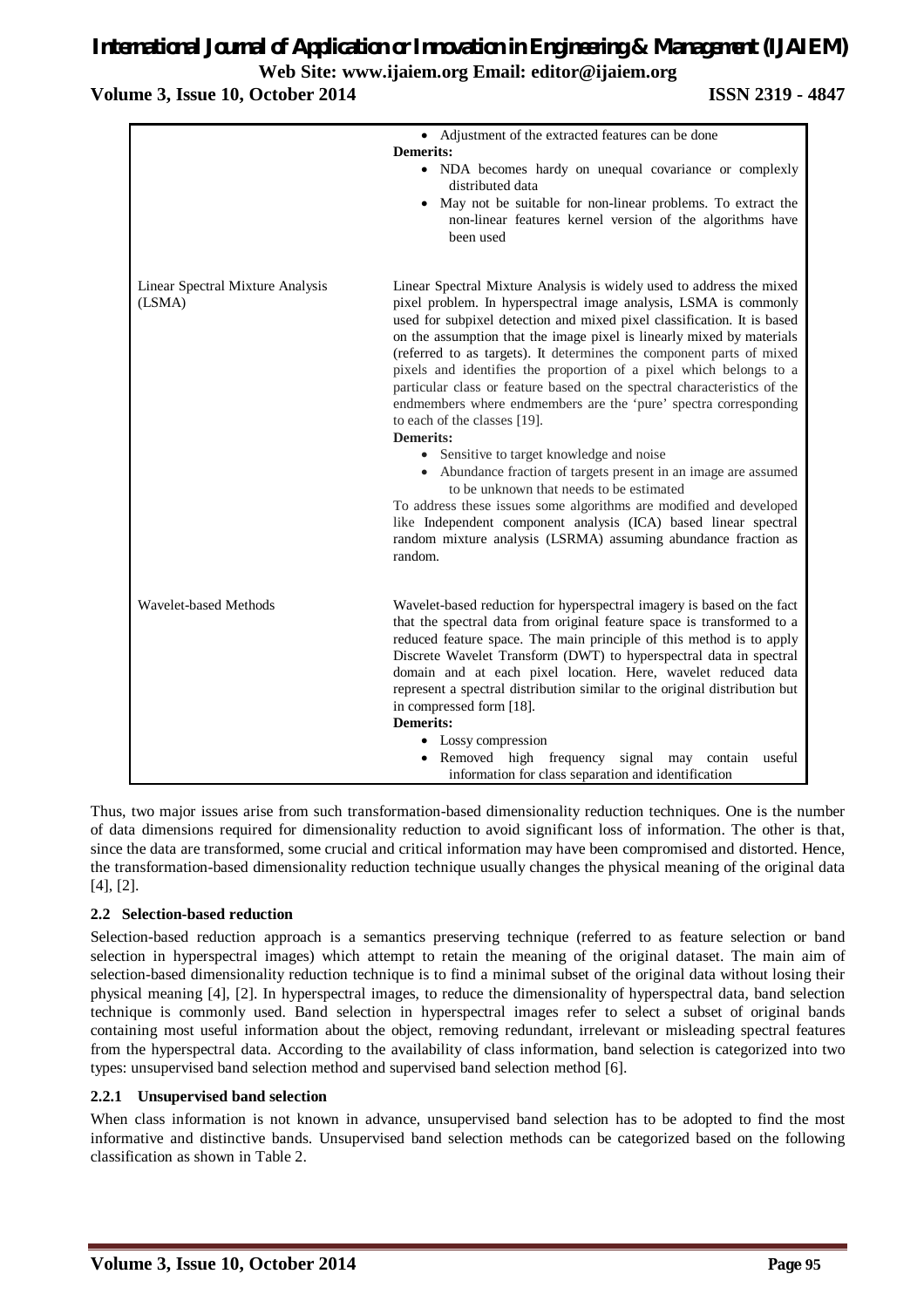#### **Volume 3, Issue 10, October 2014 ISSN 2319 - 4847**

| <b>Categories</b>                                                     | <b>Characteristics</b>                                                                                                                                                                                                                                                                                                                                                                                                                                                                                             |
|-----------------------------------------------------------------------|--------------------------------------------------------------------------------------------------------------------------------------------------------------------------------------------------------------------------------------------------------------------------------------------------------------------------------------------------------------------------------------------------------------------------------------------------------------------------------------------------------------------|
| Methods based on Information Theory                                   | It includes the use of information theory like<br>mutual information. Provides a methodology to<br>find generalized correlation among image bands.<br>Divergence measures can be used to compare<br>different probability distributions [14].                                                                                                                                                                                                                                                                      |
| Methods based on Constrained Band Selection (CBS)                     | It is different from variance-based methods or<br>information theoretic criteria-based methods.<br>where this approach linearly constrains a band to<br>minimize the correlation or dependency of this<br>particular band from the other bands in a<br>hyperspectral image [13], [14].                                                                                                                                                                                                                             |
| Methods based on eigenanalysis and decorrelation of the input<br>data | Maximum Variance<br>Principal<br>Component<br>Analysis (MVPCA) is one of the technique based<br>on eigenanalysis and decorrelation of input data.<br>In this, a joint band- prioritization and band-<br>decorrelation<br>approach<br>is<br>adopted<br>for<br>hyperspectral image classification. The band<br>prioritization depends on an eigenanalysis,<br>decomposing a matrix into an eigen form matrix<br>from which a loading factors matrix has been<br>constructed and used to prioritize-bands [12], [14]. |
| Methods based on clustering strategy                                  | Clustering process strategy refers to group bands<br>that minimizes the intra-cluster variance and<br>maximizes the inter-cluster variance in terms of<br>dissimilarity measures based on band information<br>content such as mutual information, etc. [9].                                                                                                                                                                                                                                                        |

**Table 2:** Unsupervised band selection methods for hyperspectral images

#### **2.2.2 Supervised band selection**

When class information is already known supervised band selection is applied to preserve the desired object information. Supervised feature selection methods involve two major steps: *subset generation and subset evaluation*  [23]. Subset generation is nothing but a process of heuristic search, where each point in the search space, specifies a candidate subset for evaluation. Band selection in hyperspectral images requires an efficient searching strategy [21], [22]. Optimal search techniques such as Exhaustive Search or Branch and Bound are not applicable for hyperspectral images due to the huge amount of complexity, since in these techniques all possible band combinations are tested and then optimal one will be selected. Hence, to avoid this, different suboptimal techniques, such as SFS, SBS, SFFS and SBFS are used [21]. Various stochastic optimization based feature (band) selection techniques for hyperspectral images have been used such as Genetic Algorithms (GA) [25], Particle Swarm Optimization (PSO) [24], [26] and Ant Colony Optimization (ACO) [20]. In subset evaluation, the fitness function (evaluation criteria) of each subset of feature is calculated. Based on different evaluation criteria, supervised band selection methods regardless of their searching strategy stage, can be classified into two approaches: filter approach and wrapper approach [3].

**Filter Approach:** Band selection method based on filter approach is dependent on general characteristics of the data to evaluate and select feature (band) subsets without involving any classification algorithm so that undesirable features are omitted before the classification process begins. It uses some statistical methods (i.e. discrimination measures) such as the Mahalanobis Distance [26], Bhattacharyya Distance [26], Jeffreys-Matusita Distance [27] to identify an optimal subset of bands in hyperspectral image.

**Wrapper Approach:** Band selection method based on wrapper approach is dependent on one predetermined classification algorithm and uses its performance as an evaluation criterion. It determines features (bands) which better suit the classification algorithm in terms of performance. Feature Shaving is an example of this type which removes the whole band at once including extra parameters such as maximum size of smoothing window, a few runs of whole procedure, an expert knowledge, etc. [8].

#### **3.PROPOSED SYSTEM**

Rough Set Theory (RST) introduced by Pawlack has been widely used as a selection tool to discover data dependencies and to reduce number of attributes contained in a dataset using the data alone and no additional information. It deals with incomplete, imperfect data, and data vagueness. A Rough Set is defined by two approximation sets called as lower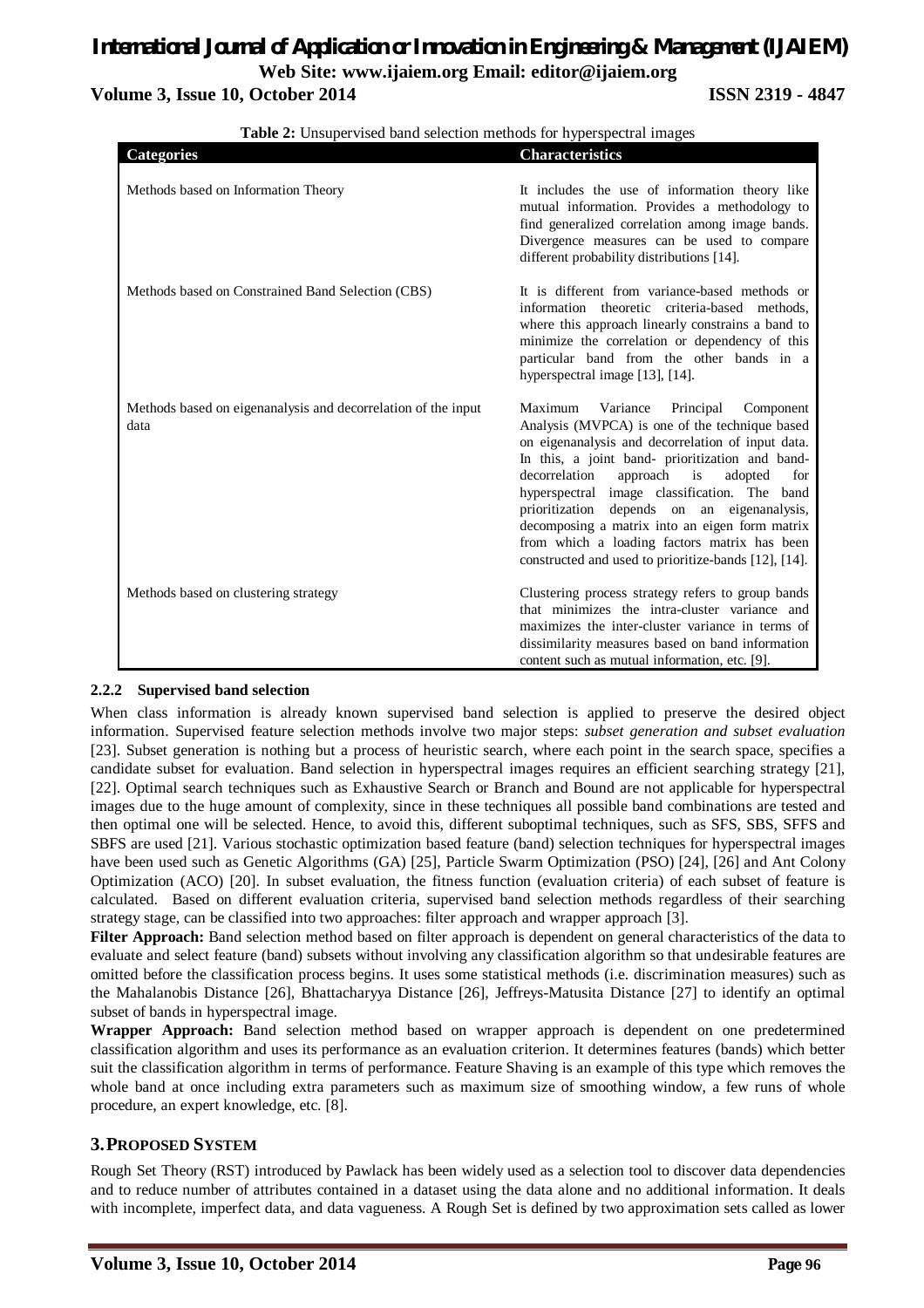#### *International Journal of Application or Innovation in Engineering & Management (IJAIEM)* **Web Site: www.ijaiem.org Email: editor@ijaiem.org Volume 3, Issue 10, October 2014 ISSN 2319 - 4847**

approximation sets and upper approximation sets. Lower approximation sets consists of the set of objects that are certainly belong to the subset of interest, while upper approximation sets consists of the objects that are possibly belong to the subset of interest. Given a dataset with discretized attribute values, then using RST it is possible to find a subset (termed a reduct) of the original attributes that are most informative and all other attributes can be removed from the dataset with minimal information loss. However, the dataset containing that the values of attributes may be both crisp and real-valued, and this is where traditional RST encounters a problem. Therefore, it is desirable to develop techniques to provide the means of data reduction for crisp and real valued attribute datasets and this can be achieved through the use of fuzzy-rough sets [5]. Fuzzy rough set approach combines the rough set and fuzzy set to tackle the weakness of the classical rough set in order to deal with real value data without discretization. Fuzzy-rough sets abridge the related but distinct concepts of vagueness and indiscernibility both of which occur as a result of uncertainty in knowledge. Thus, it preserves the meaning of the data knowledge. In addition, it does not require additional information for the process of feature selection. Feature selection based on fuzzy rough sets particularly depends on defining a fuzzy-similarity relation between objects within a subset of features. Using fuzzy similarity relation, fuzzy concepts can be approximated by defining the fuzzy lower approximation sets and fuzzy upper approximation sets [5], [28]. Let, a universe U as a finite non empty set of objects each defined by a set of attributes, denoted by A. Here, the pair (U, A) is known to be an information system (IS) where for every subset P  $\Box$  A there exist an associated similarity relation.  $\mu_{R_n(x,y)}$  denotes the similarity between objects x and y induced by the subset of features p. Given  $X \in U$ , X can be approximated by the information contained in P constructing the P-lower and P-upper approximations of  $x$  as defined in Equations (1) and (2) respectively [28].

$$
\mu_{\underline{R}_{\underline{p}}} \chi(x) = \inf_{y \in U} I(\mu_{R_{\underline{p}}(x,y)}, \mu_x(y))
$$
\n
$$
\mu_{\overline{R}_{\underline{p}}} \chi(x) = \sup_{y \in U} T(\mu_{R_{\underline{p}}(x,y)}, \mu_x(y))
$$
\n(2)

Where *I* denotes the fuzzy similarity implicator, *T* is the t-norm, and  $\mu_p$  denotes the fuzzy similarity relation induced by the subset of features *P*. The main issue of fuzzy rough set approach is to select a subset of features called reduct R that represents the original set of features. So feature selection based on fuzzy rough set approach search for the optimal subset of features that approximately has either the same certainty or uncertainty of the original set of features. It depends on finding the degree of dependency between the objects which can be computed using the lower approximations. Let degree of dependency of object *Q* on a subset of features *P* denoted as  $\gamma^{\mathsf{c}}_{\mathsf{z}}(Q)$  and can be computed using Equation (3) [28].

$$
\gamma_P'(Q) = \frac{\sum_{x \in U} \mu_{pos_{R_p}(Q)}(x)}{|U|} \tag{3}
$$

Thus, in the proposed system, fuzzy-rough set approach is used for spectral feature selection to reduce the dimensionality of the original hyperspectral data. The objective of the proposed system is twofold. First, select spectral features from the original hyperspectral data which in turn will reduce the number of bands in hyperspectral image. Second, use selected features for hyperspectral image classification. Fig. 2 shows the flow chart for the proposed system.



**Figure 2** Flow chart of the proposed system

#### **4.CONCLUSIONS**

This paper provides a survey of various dimensionality reduction techniques in terms of feature extraction and band selection methods for hyperspectral images. In feature extraction methods, original data are transformed and compact set of original features are generated. Commonly used feature extraction methods used such as principal component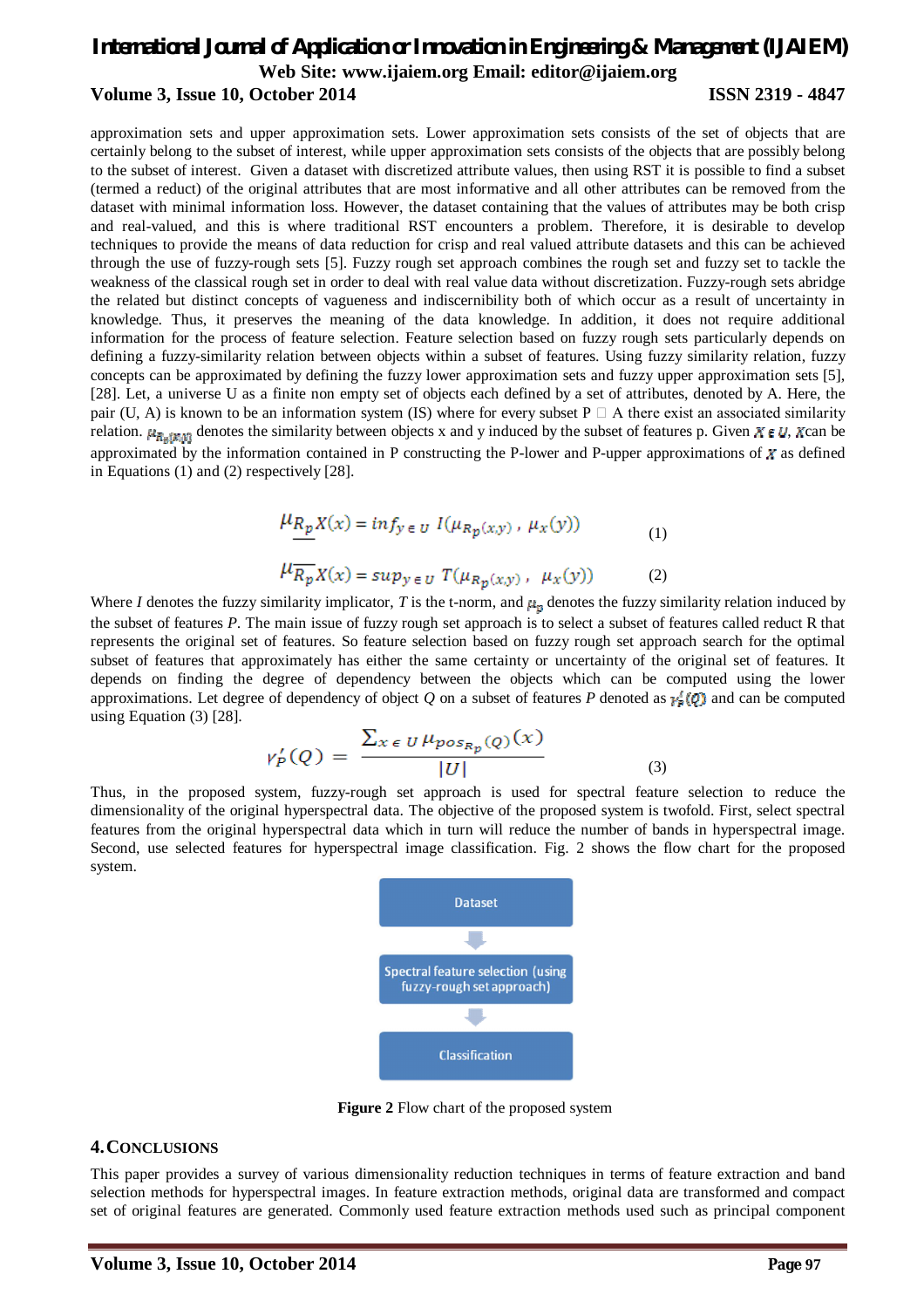#### **Volume 3, Issue 10, October 2014 ISSN 2319 - 4847**

analysis, minimum noise fraction transform, discriminant analysis, non-parametric weighted feature extraction, wavelet transform, and spectral mixture analysis have been discussed for hyperspectral images. In band selection, a subset of significant features is selected for preserving the meaning of the original dataset. Supervised and unsupervised approaches for band selection have been carefully studied. A new framework for dimensionality reduction have been proposed based on fuzzy rough sets which selects important features with no additional information.

#### **References**

- [1] http://www.youtube.com/watch?v=17cRTkG31\_w
- [2] Jun Li, Prashanth Reddy Marpu, Antonio Plaza, Jose M. Bioucas-Dias, and Jon Atli Benediktsson,"Generalized Composite Kernel Framework for Hyperspectral Image Classification," IEEE transactions. on geoscience and remote sensing, vol. 51, no. 9, September 2013.
- [3] B. Mojaradia, h.emamib, m.varshosazc and s. Jamali,"A Novel Band -Selection Method for Hyperspectral Data Analysis," The international archives of the photogrammetry, remote sensing and spatial information sciences. Vol. Xxxvii. Part b7. Beijing 2008.
- [4] Kun tan, Erzhu Li, Giandu, and Peijun Du,"Hyperspectral Image Classification Using Band Selection And Morphological Profiles," IEEE journal of selected topics in applied earth observations and remote sensing, vol. 7, no. 1, January 2014.
- [5] Richard Jensen and Giang Shen, Computational Intelligence and Feature Selection: Rough and Fuzzy Approaches.
- [6] Qian du and He Yang,"Similarity-based Unsupervised Band Selection for Hyperspectral Image Analysis," IEEE geoscience and remote sensing letters, vol. 5, no. 4, October 2008.
- [7] Craig Rodarmel and Jieshan,"Principal Component Analysis for Hyperspectral Image Classification," Surveying and Land Information Systems, vol. 62, no. 2, 2002.
- [8] Sergueiverzakov, Pavelpaclık, and Robert P.W. Duin,"Feature Shaving for Spectroscopic Data," Springer-Verlag Berlin Heidelberg 2004.
- [9] Adolfo Martinez-Uso, Filibertopla, Jose MartinezSotoca and Pedro Garcia-Sevilla,"Clustering-based Hyperspectral Band Selection Using Information Measures," IEEE transactions on geoscience and remote sensing, vol. 45, no. 12, December 2007.
- [10]Rhonda D. Phillips and Layne T. Watson, Christine e. Blinn and Randolph H. Wynne,"An Adaptive Noise Reduction Technique for Improving The Utility of Hyperspectral Data," Pecora17 – The future of land imaging. Going operational November 18 – 20, 2008.
- [11]Qian Du, Chein-I Chang,"A Linear Constrained Distance-based Discriminant Analysis for Hyperspectral Image Classification" Pattern Recognition 34 (2001).
- [12]Chein-I chang, Qian Du, Tzu-Lung Sun, and Mark l. G. Althouse,"A Joint Band-Prioritization And Band-Decorrelation Approach To Band Selection for Hyperspectral Image Classification" IEEE transactions on geoscience and remote sensing, vol. 37, no. 6, November 1999.
- [13]Chein-I Chang, and Su Wang,"Constrained Band Selection for Hyperspectral Imagery," IEEE transactions on geoscience and remote sensing, vol. 44, no. 6, June 2006.
- [14]Adolfo Martınez-Uso, Filibertopla, Jose M. Sotoca, and Pedro Garcsevilla,"Comparison of Unsupervised Band-Selection Methods for Hyperspectral Imaging," Springer-Verlag Berlin Heidelberg, pp. 30–38, 2007.
- [15]Tatyana V. Bandos, Lorenzo Bruzzone and Gustavo Camps-Valls,"Classification of Hyperspectral Images With Regularized Linear Discriminant Analysis," IEEE transactions on geoscience and remote sensing, vol. 47, no. 3, March 2009.
- [16]Jinn-Min Yang, Pao-Ta Yu, Bor-Chen Kuo, and Ming-Hsiang Su,"Nonparametric Fuzzy Feature Extraction for Hyperspectral Image Classification," International Journal of Fuzzy Systems, vol. 12, no. 3, September 2010.
- [17]Bor-Chen Kuo and David A. Landgrebe,"Hyperspectral Data Classification Using Nonparametric Weighted Feature Extraction".
- [18]Chein-I Chang, Shao-Shan Chiang, James A. Smith and Irving W. Ginsberg,"Linear Spectral Random Mixture Analysis for Hyperspectral Imagery," IEEE transactions on geoscience and remote sensing, vol. 40, no. 2, February 2002.
- [19]B.Salehia and M.J.Valadanzoej,"Wavele-based Reduction of Hyperspectral Imagery".
- [20]Jianwei Gao, Gian Du, Lianru Gao, Xu Sun and Bing Zhang,"Ant colony optimization-based supervised and unsupervised band selections for hyperspectral urban data classification," Journal of Applied Remote Sensing 085094-1 vol. 8, 2014.
- [21]Aloke Datta, Susmita Ghosh and Asish Ghosh,"Wrapper-based Feature Selection In Hyperspectral Image Data Using Self-adaptive Differential Evolution," 2011 International Conference On Image Information Processing (iciip 2011).
- [22]P. A. Devijver and J. Kittler,"Pattern Recognition: A Statistical Approach," Prentice-Hall int., first ed., 1982.